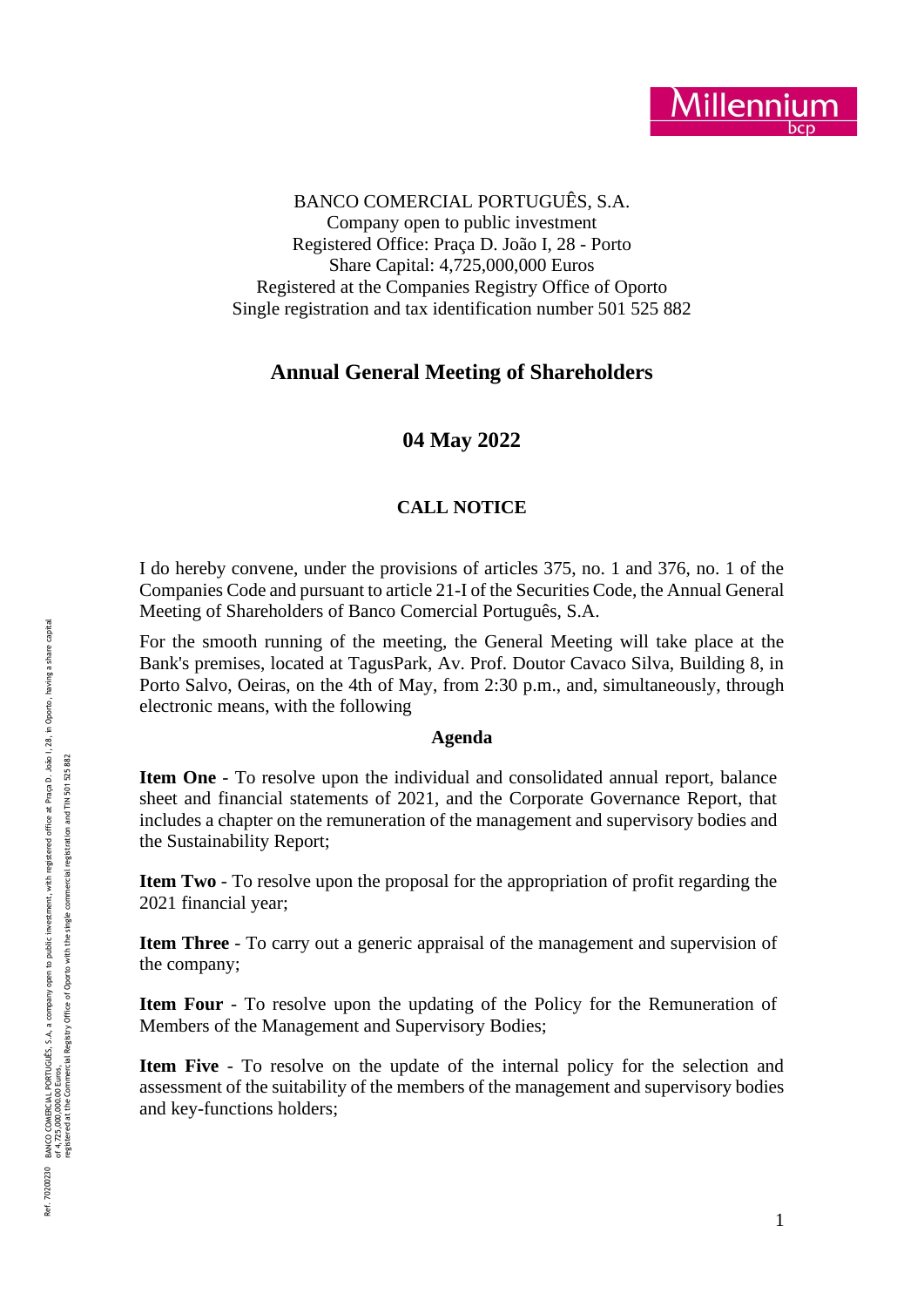

**Item Six** - To resolve on the update of the policy for selection and appointment of the statutory auditor or audit firm and the hiring of non -prohibited non -audit services, under the terms of the legislation in force;

**Item Seven** - To resolve upon the amendment to the articles of association as follows: Amendment to Article 5, with suppression of its no. 5 Amendment to Article 6, changing its nos. 1 and 2 Amendment to Article 9 by adding a new no. 3 and amendment to current no. 3 Amendment to Article 15, changing its no. 3 Amendment to Article 37, changing its no. 1 Amendment to Article 38, by adding a new no. 3 Amendment to Article 44 Amendment to Article 45, changing its paragraph a) and adding a paragraph d) Amendment to Article 46 Addition of a new Article 47.

That the above amendments and re -numeration of articles, numbers and paragraphs resulting from the proposals approved within the scope of this item, be approved.

**Item Eight** - To resolve upon the election of the Board of Directors for the term-ofoffice 2022-2025, including the Audit Committee;

Item Nine - To resolve upon the election of the Remunerations and Welfare Board for the term -of-office 2022/2025;

**Item Ten** - To resolve upon the acquisition and sale of own shares and bonds.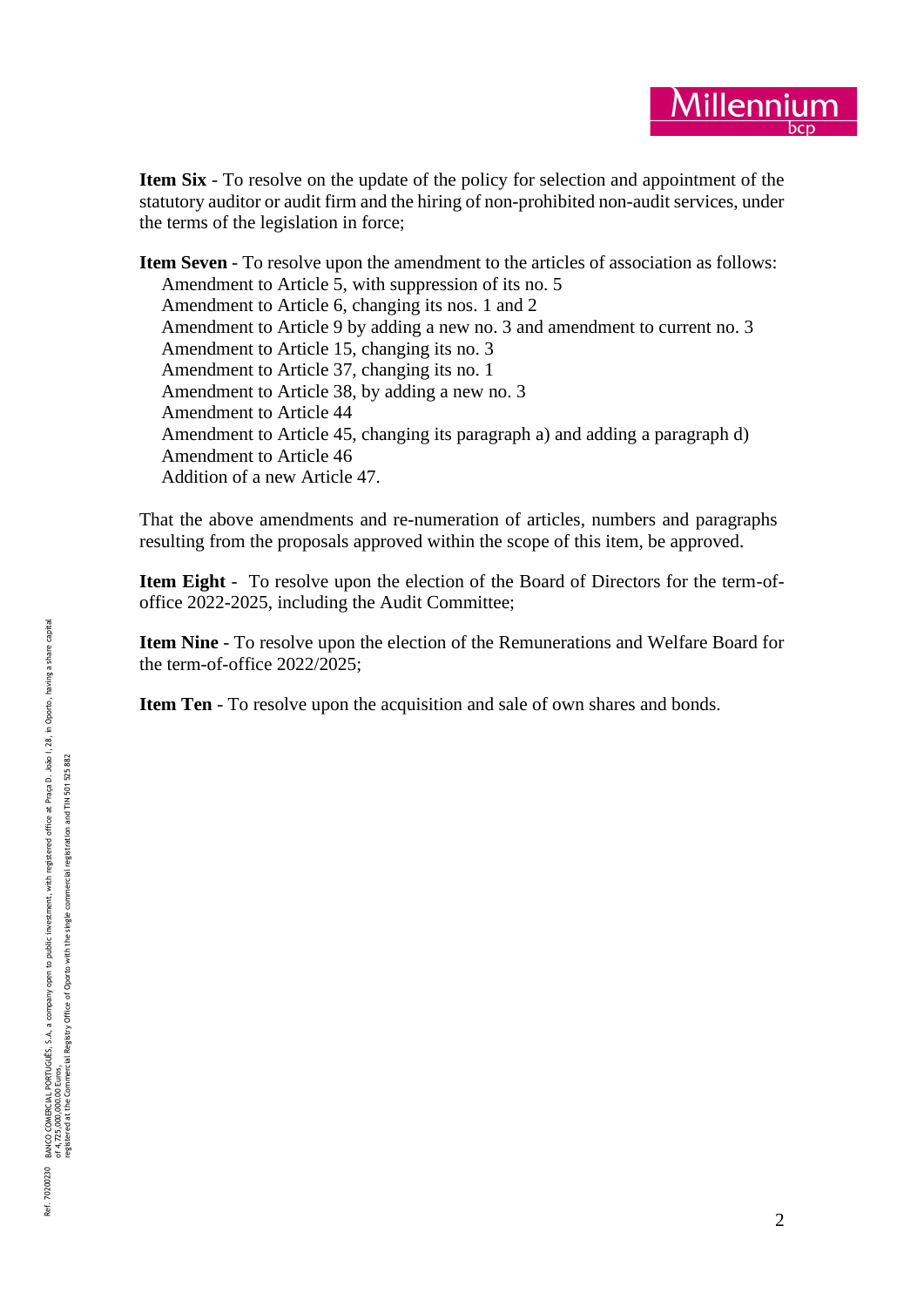

# **RELEVANT INFORMATION ON THE GENERAL MEETING**

### **I. Relevant Dates**

# **Registration Date:** 00:00 hours o f 27 April 2022

### **Until 27 April 2022, 11h59 p.m.**

- Reception by Chairman of the General Meeting of the statements issued by the financial intermediaries indicating the number of shares registered in the name of each

- Reception by Chairman of the General Meeting of the statements issued by shareholders who, in a professional capacity, hold the shares in their own name, but on behalf of customers and intend to vote differently with such shares .

**From 00:00 hours of 26 April 2022 and 5:00 p.m. of 02 May 2022** Period to vote through electronic means

### **Until 02 May 2022, 5:00 p.m.**

- Reception of the proxy letters

- Reception of the Postal Ballots

### **II. Preliminary information on the General Meeting**

On the date of publication of this notice, it will become available to the Shareholders, at the registered office and on the website of Banco Comercial Português, S.A. ("Bank"), [www.millenniumbcp.pt,](http://www.millenniumbcp.pt/) the information provided for in article 21-J, no. 1 of the Securities Code (CVM), as well as that referred to in article 289, no. 1 of the Companies Code (CC) and the documents to be submitted to the General Meeting known, on that date, by the company, which include the full text related to the amendment of the articles of association object of Item 7 of the agenda .

The financial statements shall also be available for the Shareholders through the Information Disclosure System of Comissão do Mercado de Valores Mobiliários (CMVM).

The Bank shall keep the above -mentioned information on the bank's website [www.millenniumbcp.pt](http://www.millenniumbcp.pt/en), for ten years.

### **III. Rights of the Shareholders**

# **1 - Right to be informed**

During the General Meeting, any Shareholder may request, in person or through the remote visualisation and communication system of the General Meeting, the provision of true, complete, and explanatory information that enables him/her to form a well -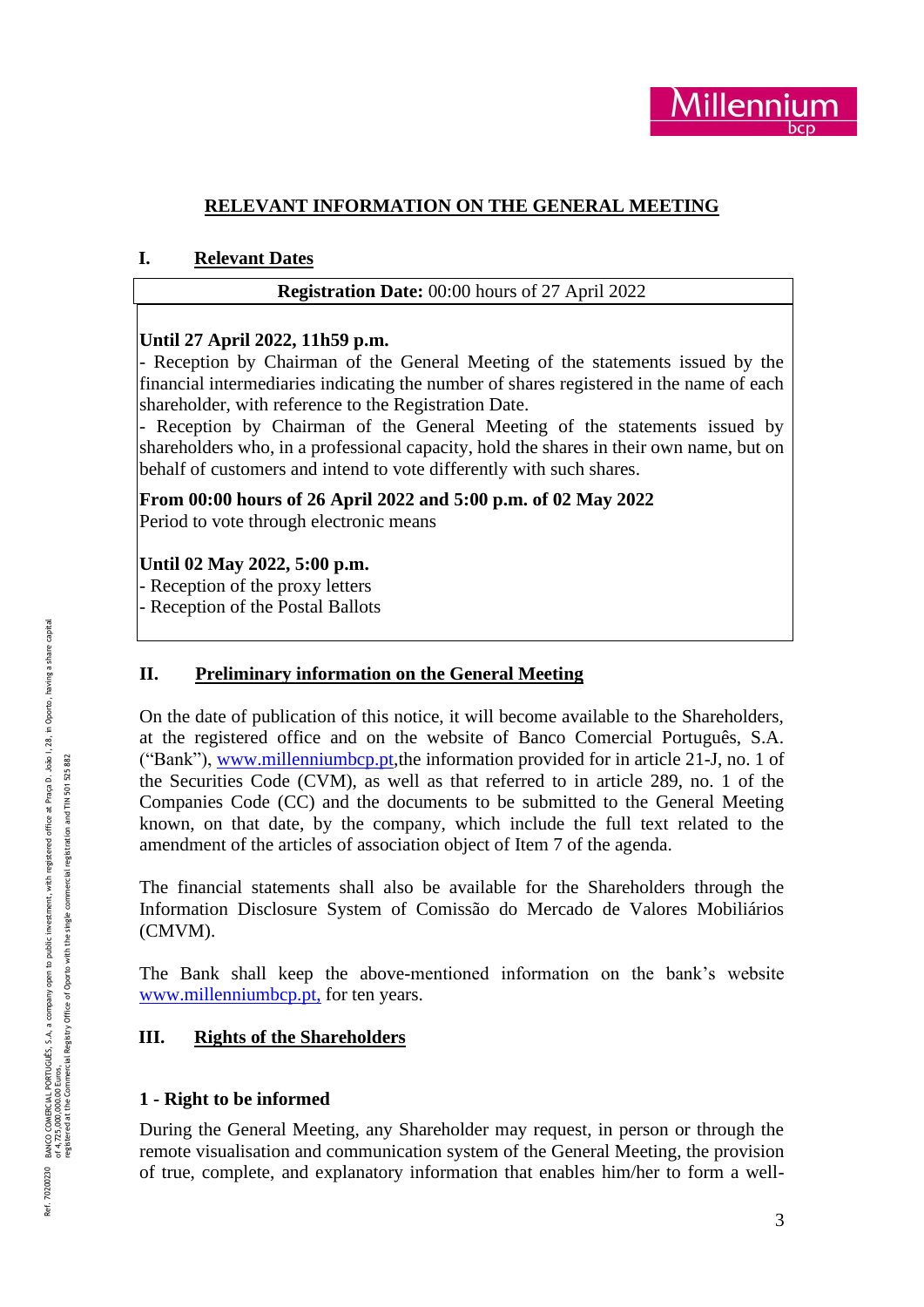grounded opinion on the matters under appraisal. The Board will accept these requests, or not, considering the respective order of entry and their number, with a view to the good management and progress of the Meeting's work.

The information requested shall be provided by the shareholders subscribers of proposals or by the member of the corporate body of the company, duly empowered to do so, and may be refused if its provision is able of seriously damage the company or another company connected to it or constitutes a violation of the duty of secrecy imposed by law.

### **2 - Ways to attend the General Meeting**

Shareholders or their representatives who are registered and duly authorized to participate in the General Meeting may attend the General Meeting in person or by electronic means, through the live video and audio transmission from the room of the General Meeting, and we hereby provide the following information:

a) The Shareholders or their representatives who wish to attend and intervene in person or by electronic means, through the live video and audio transmission from the room of the General Meeting must guarantee that they possess the appropriate means to do so, that is, a computer, tablet or smartphone, in any case with access to internet.

On the day prior to the meeting, a link shall be sent to the e -mail address provided at the moment the Shareholder or his/her/its representative manifests his/her/its intention to participate in the General Meeting. This link will enable the Shareholder to follow and participate in the meeting .

It is hereby informed that Shareholders wishing to participate in the meeting by electronic means must vote by correspondence or using electronic means, under the terms of Chapter VI of this Notice, being able, in any case, to change the direction of their vote in the course of the meeting.

Considering that the General Meeting is scheduled to take place at 02:30 p.m., we do recommend the Shareholders or their duly empowered representatives to access the digital platform at least 15 minutes prior to the scheduled time to verify if they comply with all the conditions required for their participation. The Shareholders should consult the Instructions to be able to participate in the General Meeting with Microsoft Teams, available on the Bank's website, [www.millenniumbcp.pt](http://www.millenniumbcp.pt/)

b) Shareholders or their representatives wishing to attend the meeting in person are informed that, considering the risks arising from the Covid -19 pandemic and the need to guarantee the safety and protection of the health of shareholders, members of the governing bodies and employees who provide support to the meeting, the capacity of the main room is 60 seats, which will be occupied on a first -come, first served basis. As usual, there will be a second room where the shareholders who are unable to find a seat in the main room can attend and participate under the same conditions.

The use of a mask will also be required whenever the Shareholder is not taking the floor.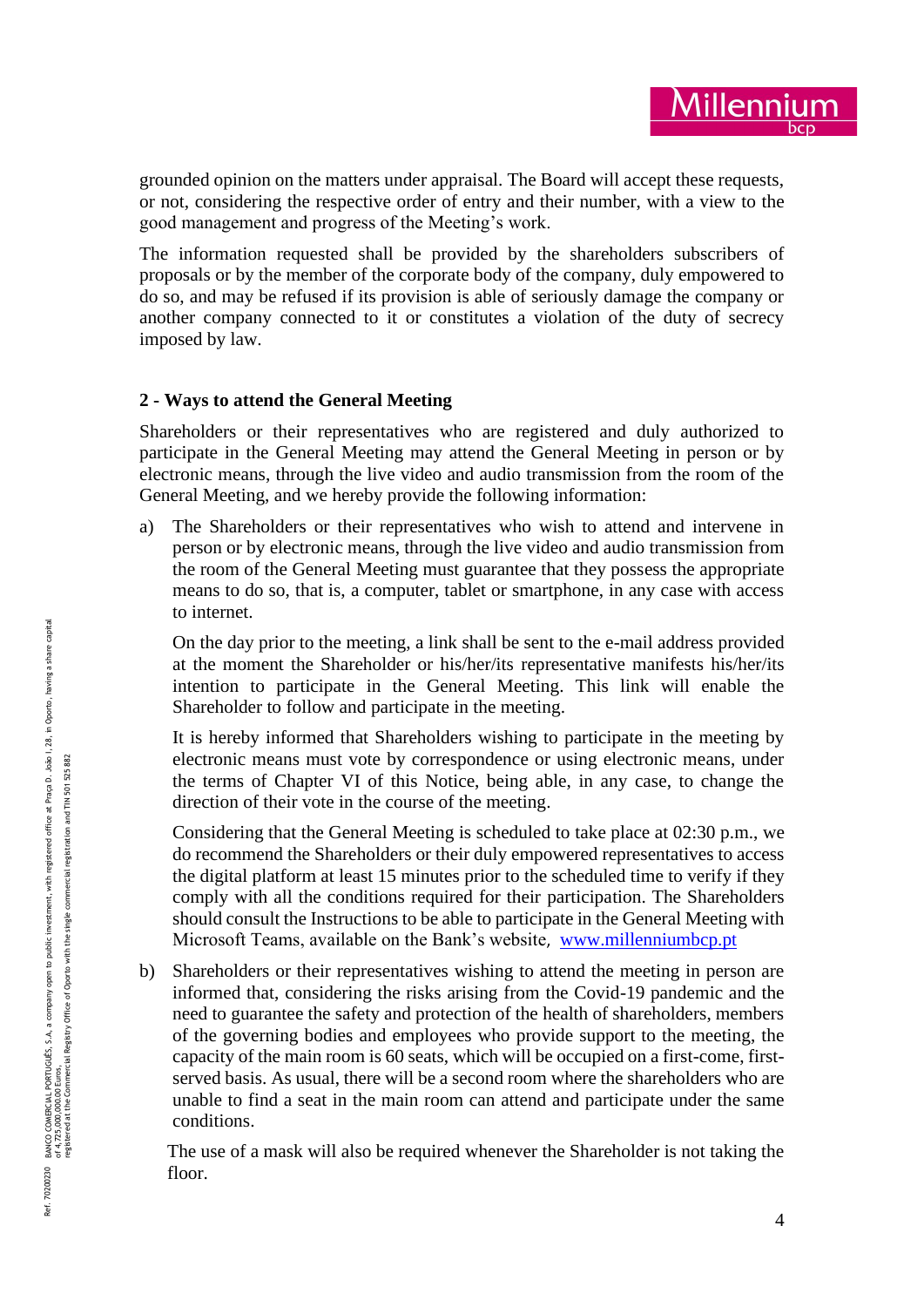# **3 - Right to add items to the agenda**

Shareholders, single -handedly or grouped, holding at least 2% of the Bank's share capital (302,279,799 shares) are entitled to request the inclusion of items in the agenda, by means of a written request addressed to the Chairman of the General Meeting.

The request must be sent to the e-mail address  $\overline{pmag@millenniumbcppt}$  within 5 (five) consecutive days following the publication of this call notice, duly substantiated and accompanied by a proposal for a resolution for each item whose inclusion is required, as well as proof of ownership of the necessary share capital.

# **4 - Right to present proposals**

Shareholders, single -handedly or grouped, holding at least 2% of the Bank's share capital (302,279,799 shares), may request the inclusion of resolution proposals regarding items in the agenda or added to it.

For that purpose, they must send to the e-mail addres[spmag@millenniumbcp.pt](mailto:pmag@millenniumbcp.pt) a written request, duly substantiated and accompanied by the proposal(s) for resolution, as well as proof of ownership of the necessary share capital, and such request must be received within 5 (five) calendar consecutive days following the publication of this call notice or, regarding items that have been added to it, their publication.

# **IV. Attendance and exercise of voting rights**

- a) Each share is entitled to one vote.
- b) To be able to attend the Meeting, shareholders must prove their capacity as shareholders with right to vote at 0 0:00 (Portugal legal time) o f 27 April 2022 *(Registration Date )*, day that corresponds to the 5th trading day prior to the day on which the meeting takes place;
- c) Shareholders wishing to participate in the General Meeting must **imperatively declare this to the financial intermediary(ies)** with which the respective shares are registered. For that purpose, they may use the form available on the Bank's website, [www.millenniumbcp.pt](http://www.millenniumbcp.pt/);

**The statements to the financial intermediary when this one is Banco Comercial Português, S.A. or Banco ActivoBank, S.A., are also mandatory,** and must be sent by e-mail to the e-mail address **pmag@millenniumbcp.pt**, the latest until 11:59 p.m. (Portugal legal time) of 26 April, 2022.

d) The financial intermediary, after being informed of its customer's intention to attend the General Meeting will transmit that intention to the Chairman of the General Meeting and sends the information on the number of shares registered under its customer's name, with reference to the Registration Date. This communication must be received no later than until 11:59 p.m. (Portugal legal time) of 27 April 2022, using the e-mail address **pmag@millenniumbcp.pt**.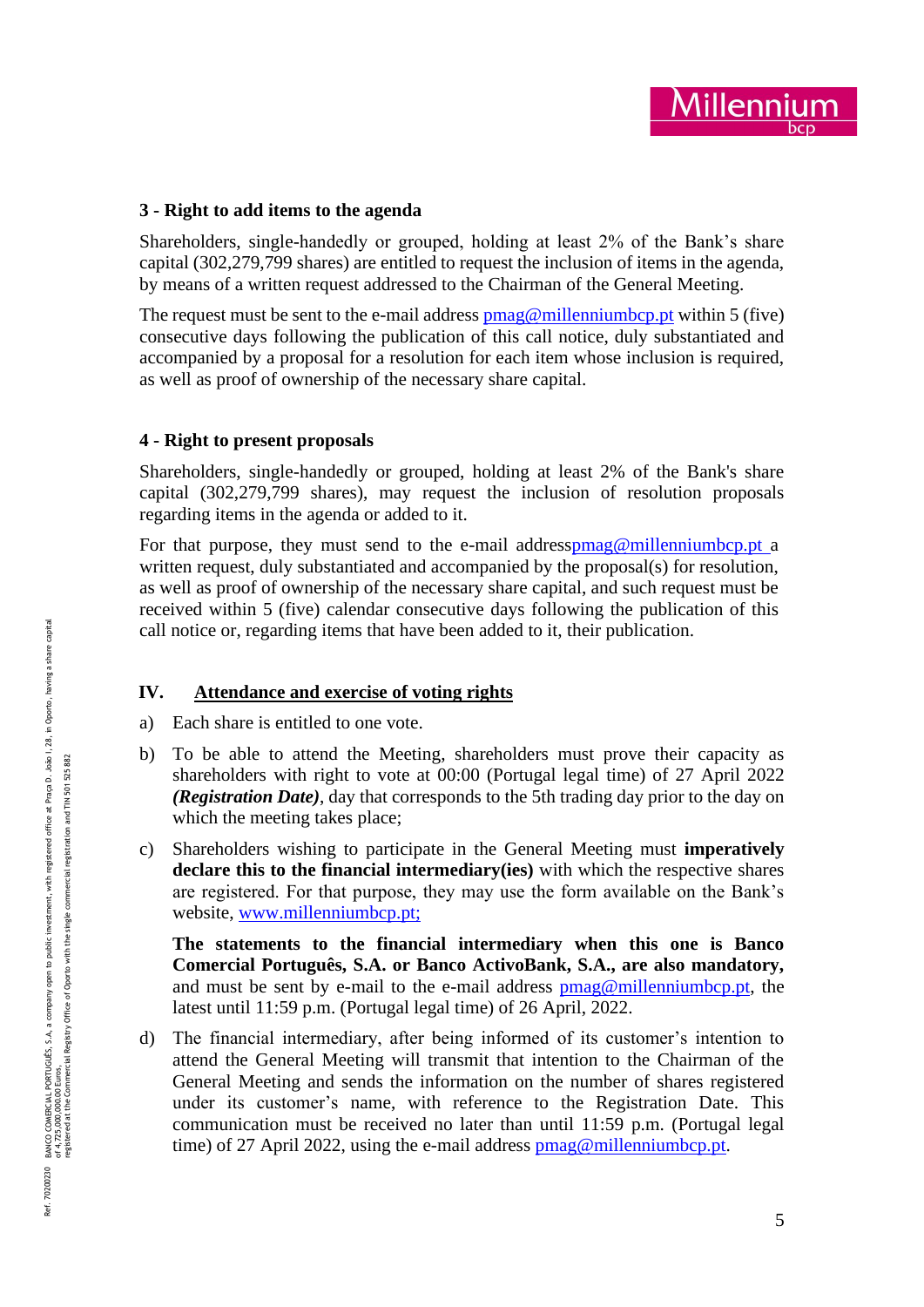

The reception of this communication by the Chairman of the General Meeting within the deadline mentioned above is indispensable for the exercise of the voting right and, if applicable, for the in -person participation or the access to the meeting through the link to be provided.

- e) Shareholders who, on a professional basis, hold shares in their own name but on behalf of customers may vote differently with their shares, provided that, in addition to the statement of intention to participate in the General Meeting and the sending, by the respective intermediary, of the information referred to in the previous paragraph, submit to the Chairman of the General Meeting, until 11:59 p.m. (Portugal legal time) o f 27 April 2022, with sufficient and appropriate means of evidence: (i) the identification of each customer; (ii) the number of shares to vote on his/her/its account; and (iii) the specific voting instructions for each item of the Agenda given by each customer.
- f) Shareholders who sell their shares between the registry date and the date of the General Meeting must inform the Chairman of the General Meeting and Comissão do Mercado de Valores Mobiliários (CMVM), thereon immediately, this not harming the exercise of their right to participate and vote in the general meeting, and for this purpose, they may use the following e -mail addresses:

Chairman of the General Meeting - **[pmag@millenniumbcp.pt](mailto:pmag@millenniumbcp.pt.)** 

```
cmvm@cmvm.pt</u>
```
g) The limits set forth by, namely, Article 26 , (1) no. 1, of the Articles of Association shall apply to voting rights :

"*1. Votes cast by a shareholder, either directly or by proxy, shall not be counted: and* 

- *a) are in excess of 30% of the votes corresponding to the share capital;*
- *b) that exceed the difference between the eligible votes cast by other shareholders who have any of the types of relationship listed in nr. 2 of this article with the said shareholder, and to the extent thereof, and 30 % of all the votes corresponding to the share capital*."

The 30% of the totality of the votes corresponding to the share capital mentioned in the article transcribed above are equivalent to 4.534.196.986 shares.

- h) Shareholders regarding which the information from the financial intermediary(ies) referred to in IV (d) has not been received by 11:59 p.m. (Portugal legal time) o f 27 April 2022 will not be allowed to vote and attend/participate in the General Meeting.
- i) The presence of any Shareholder who has voted by postal mail or using electronic means, or of his/her/its representative, implies the revocation of the vote expressed in those forms .
- j) The participation in the audio -visual transmission does not revoke the votes previously exercised by postal ballot or electronic means.
- k) Votes cast by postal ballot or by electronic means shall be considered at the time of the counting of the votes without damaging the right that every Shareholder or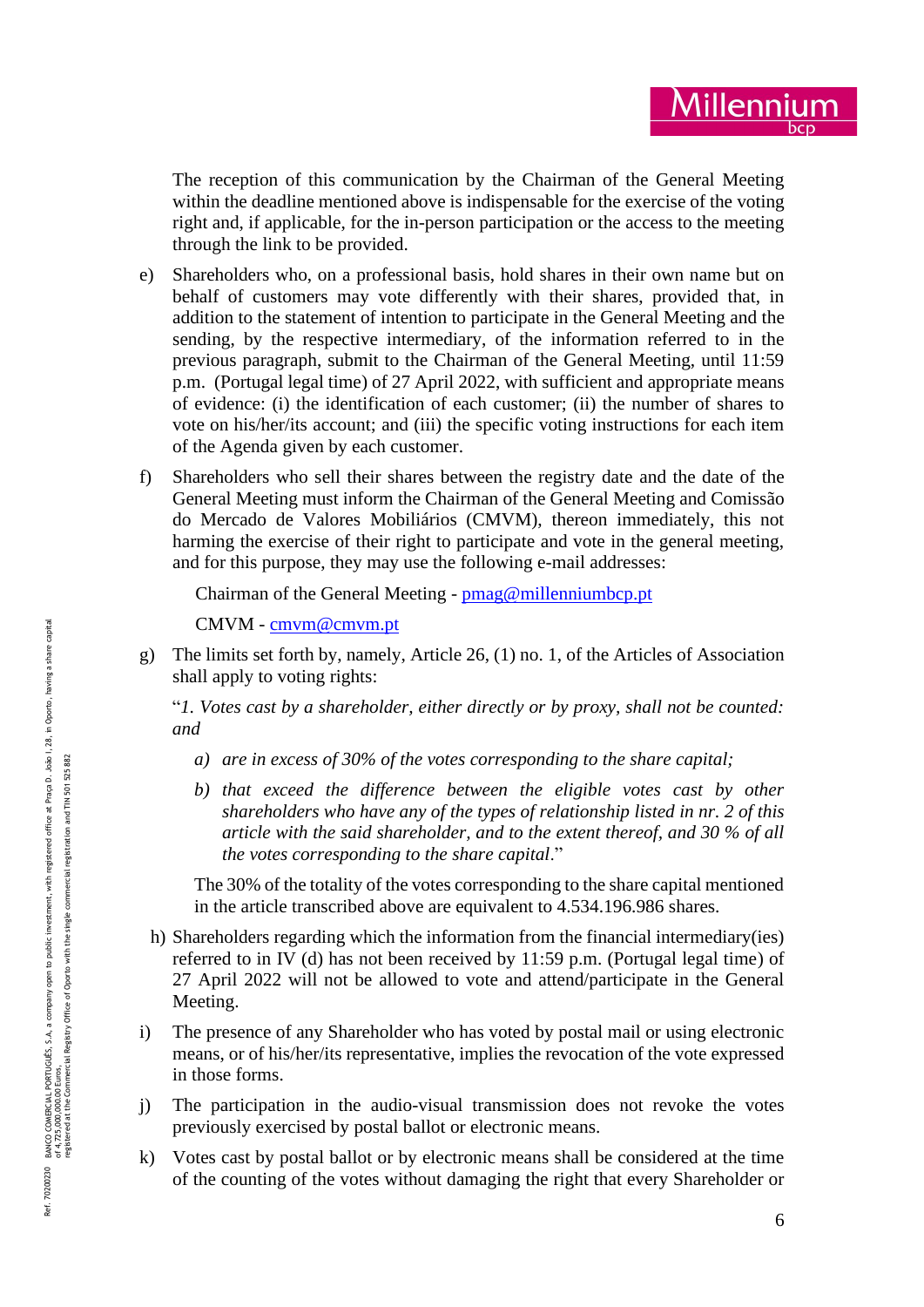his/her/its representative, who is participating in the audio-visual transmission, has of changing his/her vote choice in the course of the General Meeting, sending, for that purpose, until the close of voting regarding the relevant item on the agenda, a text message (SMS) to the mobile phone number that will be made available until 02 May, 2022 on the Bank's website[, www.millenniumbcp.pt](http://www.millenniumbcp.pt/) and on CMVM' SDI. The mobile phone used to alter the vote must be the one provided at the occasion of the signing up or, otherwise, the change will not be accepted.

- l) In accordance with the law, the Bank may register all the communications made and respective intervening parties in relation to the General Meeting.
- m) The Chairman of the General Meeting shall be responsible for verifying the authenticity and adequacy of the votes made by postal ballot and by electronic means and for ensuring they remain confidential until the voting moment. The Bank's employees in charge of IT support to the General Meeting and of handling the votes cast by postal ballot and electronic means are bound by secrecy duty regarding such data.

When postal ballot fails to indicate the voting choice, the votes cast shall count as abstentions in what regards the proposals already published on the date the voting rights were exercised and as votes against in what regards proposals published afterwards

# **V. Representation at the General Meeting**

- a) Shareholders may be represented by any person with full capacity appointed for that purpose using the proxy letter available on the Bank's website at [www.millenniumbcp.pt](http://www.millenniumbcp.pt/) .
- b) Shareholders may appoint different representatives for the shares they hold as long as these are deposited in different securities accounts. However, as per article 385 of the SC, the Shareholder and (or) his/her/its representative(s) are bound to vote in the same manner with all their shares.

Should different votes be cast, including abstention, the totality of the votes issued by and/or on behalf of the Shareholder in question shall be null.

c) The presence of the Shareholder represented in the General Meeting, in person or via electronic means until the moment of the beginning of the Meeting shall imply the immediate cancellation of the proxies.

# **The proxies mentioned in a) and b) above must be received until 0 5:00 p.m. o f 02 May 2022.**

# **VI. Voting by correspondence and electronic means**

Shareholders with the right to vote may exercise it by correspondence or using electronic means, and Shareholders wishing to participate in the meeting by electronic means may only vote by correspondence or using electronic means, and must: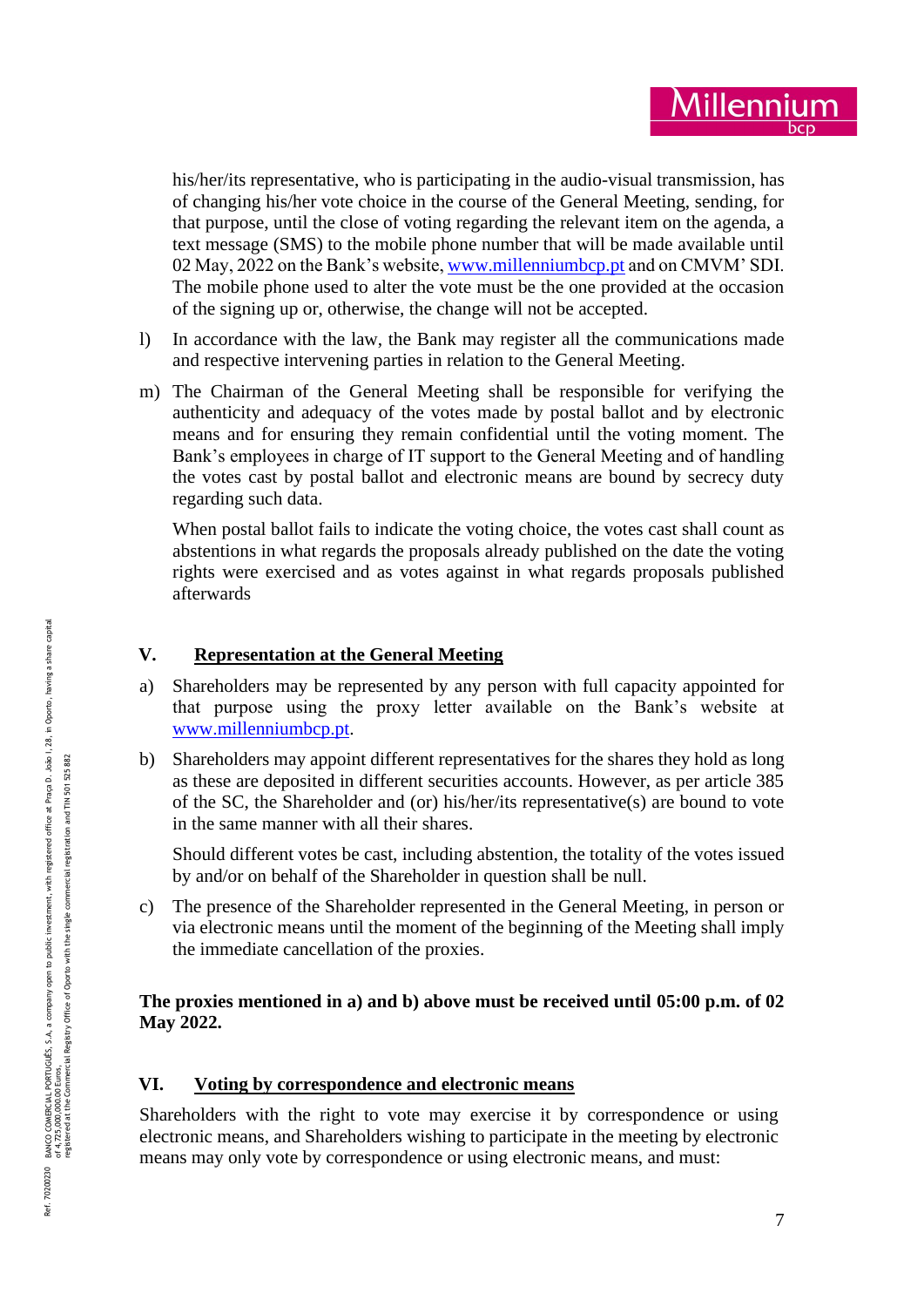a) In the case of postal ballot, obtain the voting ballot and the respective instructions and security conditions on the Bank's website, at [www.millenniumbcp.pt](http://www.millenniumbcp.pt/).

The ballot paper, with signature recognized by an entity qualified for the purpose; alternatively, in the case of a legal person, the access code to the company's permanent certificate may be sent together with a legible copy of the identification documents of the legal representatives who sign the bulletin, provided that they are identified in the aforementioned certificate. or, in the case of a natural person or self-employed individual, accompanied by a copy of the respective identification document, must be sent to the email address pmag@millenniumbcp.pt or addressed to Banco Comercial Português, S.A., Departamento de Títulos, Apartado 4744, 4012 -970 Porto, Portugal, **where it must be received by 0 5:00 p . m . o f 0 2 May 2022.**

**b**) in the case of voting by electronic means, request the respective password, adopting the procedures and security conditions indicated on the Bank's website at [www.millenniumbcp.pt,](http://www.millenniumbcp.pt/) **and the request to issue a password to be able to vote through this mean must be received no later than 05:00 p.m. o f 28 April, 2022**

The period for the exercise of the vote by electronic means runs between **00:00 o f 26 April and 0 5:00 p.m. o f 02 May 2022** .

After the voting right has been exercised by electronic means and in accordance with the requirements of article 22 -A of the Securities Code, an electronic confirmation of the reception of the votes will be sent to those who have exercised that right.

Shareholders, who professionally hold shares on behalf of their own customers, ("Professional Shareholders"), shall receive an e -mail message containing a table with fields to be filled in with information on the votes to be exercised on behalf of their customers, namely the identification of each customer, the number of respective votes/rights and the specific voting instructions for each item on the agenda, issued by each customer and the Professional Shareholders must exercise the voting right until **11:59 p.m. of 27 April 2022.**

The table must be signed by whoever legally represents the Professional Shareholder, accompanied by a document proving the legitimacy of the representation (a code may also be sent, giving access to the online certificate of the legal person with registered office in Portugal that they represent).

Votes cast by postal or electronic ballot shall be counted at the time of the vote, being added to those cast at the General Meeting.

# **VII. Protection of Personal Data**

The personal data made available to the Company by the Shareholders, the financial intermediaries and the Shareholder's representatives while exercising their participation, representation and voting rights at the General Meeting of Shareholders shall be processed by the Company with the objective of managing its relation with the Shareholders within the scope of the General Meeting in order to comply with its legal duties, being kept for the periods of time legally established in the Companies Code